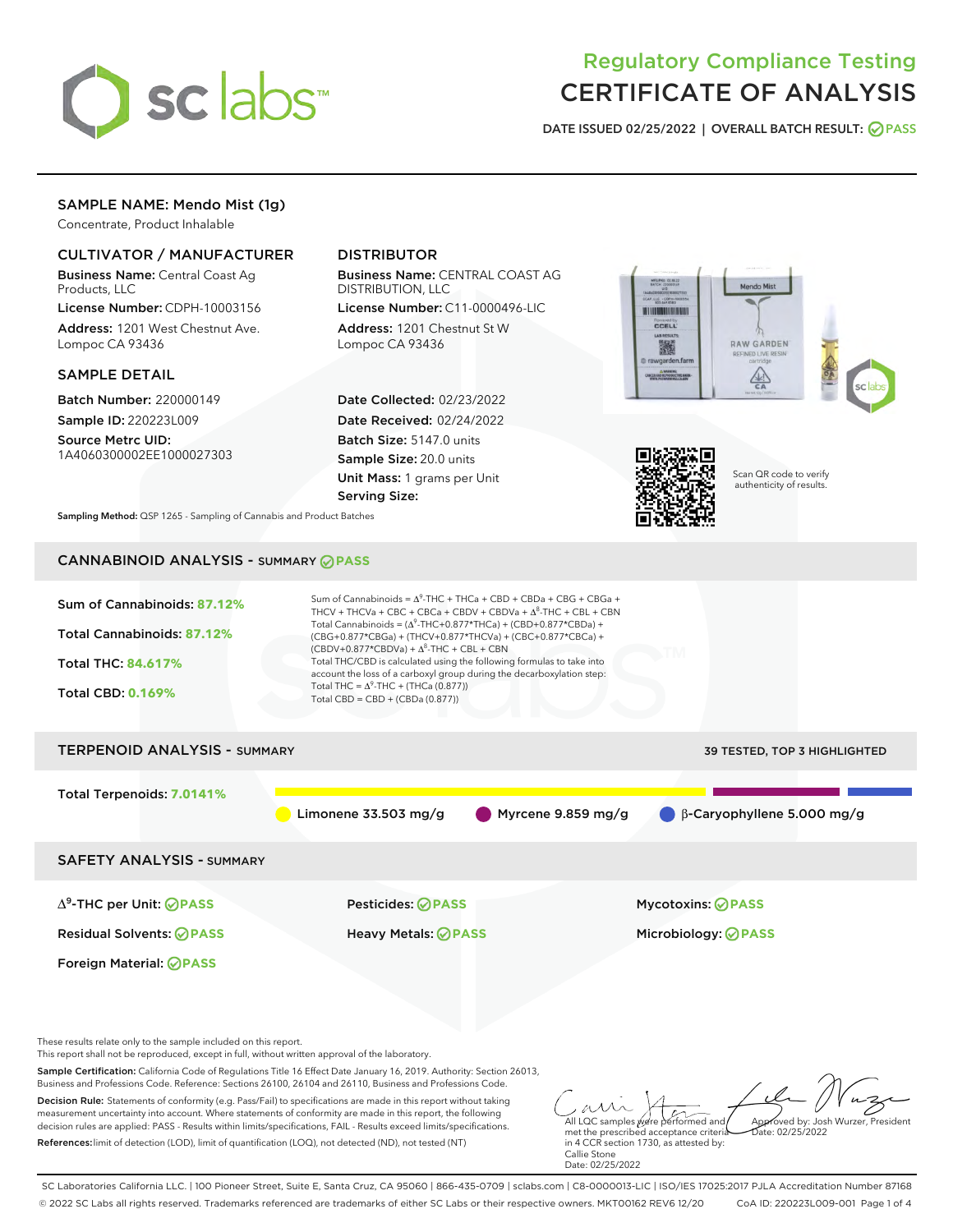



MENDO MIST (1G) | DATE ISSUED 02/25/2022 | OVERALL BATCH RESULT: ◯ PASS

#### CANNABINOID TEST RESULTS - 02/25/2022 2 PASS

Tested by high-performance liquid chromatography with diode-array detection (HPLC-DAD). **Method:** QSP 1157 - Analysis of Cannabinoids by HPLC-DAD

## TOTAL CANNABINOIDS: **87.12%**

Total Cannabinoids (Total THC) + (Total CBD) + (Total CBG) + (Total THCV) + (Total CBC) +  $(Total CBDV) +  $\Delta^8$ -THC + CBL + CBN$ 

TOTAL THC: **84.617%** Total THC (Δ<sup>9</sup>-THC+0.877\*THCa)

TOTAL CBD: **0.169%**

Total CBD (CBD+0.877\*CBDa)

TOTAL CBG: 1.939% Total CBG (CBG+0.877\*CBGa)

TOTAL THCV: 0.39% Total THCV (THCV+0.877\*THCVa)

TOTAL CBC: ND Total CBC (CBC+0.877\*CBCa)

TOTAL CBDV: ND Total CBDV (CBDV+0.877\*CBDVa)

| <b>COMPOUND</b>            | LOD/LOQ<br>(mg/g) | <b>MEASUREMENT</b><br><b>UNCERTAINTY</b><br>(mg/g) | <b>RESULT</b><br>(mg/g) | <b>RESULT</b><br>(%) |
|----------------------------|-------------------|----------------------------------------------------|-------------------------|----------------------|
| $\Delta^9$ -THC            | 0.06/0.26         | ±22.677                                            | 846.17                  | 84.617               |
| <b>CBG</b>                 | 0.06/0.19         | ±0.595                                             | 19.39                   | 1.939                |
| <b>THCV</b>                | 0.1/0.2           | ±0.15                                              | 3.9                     | 0.39                 |
| <b>CBD</b>                 | 0.07/0.29         | ±0.061                                             | 1.69                    | 0.169                |
| $\Delta^8$ -THC            | 0.1/0.4           | N/A                                                | <b>ND</b>               | <b>ND</b>            |
| <b>THCa</b>                | 0.05/0.14         | N/A                                                | <b>ND</b>               | <b>ND</b>            |
| <b>THCVa</b>               | 0.07/0.20         | N/A                                                | <b>ND</b>               | <b>ND</b>            |
| <b>CBDa</b>                | 0.02/0.19         | N/A                                                | <b>ND</b>               | <b>ND</b>            |
| <b>CBDV</b>                | 0.04/0.15         | N/A                                                | <b>ND</b>               | <b>ND</b>            |
| <b>CBDVa</b>               | 0.03/0.53         | N/A                                                | <b>ND</b>               | <b>ND</b>            |
| <b>CBGa</b>                | 0.1/0.2           | N/A                                                | <b>ND</b>               | <b>ND</b>            |
| <b>CBL</b>                 | 0.06 / 0.24       | N/A                                                | <b>ND</b>               | <b>ND</b>            |
| <b>CBN</b>                 | 0.1/0.3           | N/A                                                | <b>ND</b>               | <b>ND</b>            |
| <b>CBC</b>                 | 0.2 / 0.5         | N/A                                                | <b>ND</b>               | <b>ND</b>            |
| <b>CBCa</b>                | 0.07/0.28         | N/A                                                | <b>ND</b>               | <b>ND</b>            |
| <b>SUM OF CANNABINOIDS</b> |                   |                                                    | $871.2 \,\mathrm{mg/g}$ | 87.12%               |

#### **UNIT MASS: 1 grams per Unit**

| $\Delta^9$ -THC per Unit               | 1100 per-package limit | 846.17 mg/unit | <b>PASS</b> |
|----------------------------------------|------------------------|----------------|-------------|
| <b>Total THC per Unit</b>              |                        | 846.17 mg/unit |             |
| <b>CBD</b> per Unit                    |                        | $1.69$ mg/unit |             |
| <b>Total CBD per Unit</b>              |                        | $1.69$ mg/unit |             |
| <b>Sum of Cannabinoids</b><br>per Unit |                        | 871.2 mg/unit  |             |
| <b>Total Cannabinoids</b><br>per Unit  |                        | 871.2 mg/unit  |             |

| <b>COMPOUND</b>         | LOD/LOQ<br>(mg/g) | <b>MEASUREMENT</b><br><b>UNCERTAINTY</b><br>(mg/g) | <b>RESULT</b><br>(mg/g)                         | <b>RESULT</b><br>$(\%)$ |
|-------------------------|-------------------|----------------------------------------------------|-------------------------------------------------|-------------------------|
| Limonene                | 0.005 / 0.016     | ±0.3719                                            | 33.503                                          | 3.3503                  |
| <b>Myrcene</b>          | 0.008 / 0.025     | ±0.0986                                            | 9.859                                           | 0.9859                  |
| β-Caryophyllene         | 0.004 / 0.012     | ±0.1385                                            | 5.000                                           | 0.5000                  |
| <b>B-Pinene</b>         | 0.004 / 0.014     | ±0.0416                                            | 4.678                                           | 0.4678                  |
| Terpinolene             | 0.008 / 0.026     | ±0.0666                                            | 4.186                                           | 0.4186                  |
| $\alpha$ -Pinene        | 0.005 / 0.017     | ±0.0222                                            | 3.320                                           | 0.3320                  |
| β-Ocimene               | 0.006 / 0.020     | ±0.0667                                            | 2.667                                           | 0.2667                  |
| Linalool                | 0.009 / 0.032     | ±0.0517                                            | 1.747                                           | 0.1747                  |
| Fenchol                 | 0.010 / 0.034     | ±0.0369                                            | 1.225                                           | 0.1225                  |
| $\alpha$ -Humulene      | 0.009/0.029       | ±0.0301                                            | 1.204                                           | 0.1204                  |
| Camphene                | 0.005 / 0.015     | ±0.0054                                            | 0.603                                           | 0.0603                  |
| <b>Terpineol</b>        | 0.009 / 0.031     | ±0.0286                                            | 0.598                                           | 0.0598                  |
| trans-β-Farnesene       | 0.008 / 0.025     | ±0.0107                                            | 0.389                                           | 0.0389                  |
| <b>Borneol</b>          | 0.005 / 0.016     | ±0.0059                                            | 0.180                                           | 0.0180                  |
| $\alpha$ -Phellandrene  | 0.006 / 0.020     | ±0.0018                                            | 0.168                                           | 0.0168                  |
| Fenchone                | 0.009 / 0.028     | ±0.0038                                            | 0.168                                           | 0.0168                  |
| $\Delta^3$ -Carene      | 0.005 / 0.018     | ±0.0014                                            | 0.129                                           | 0.0129                  |
| $\alpha$ -Terpinene     | 0.005 / 0.017     | ±0.0015                                            | 0.127                                           | 0.0127                  |
| $\gamma$ -Terpinene     | 0.006 / 0.018     | ±0.0014                                            | 0.100                                           | 0.0100                  |
| Guaiol                  | 0.009 / 0.030     | ±0.0021                                            | 0.058                                           | 0.0058                  |
| <b>Nerolidol</b>        | 0.006 / 0.019     | ±0.0021                                            | 0.042                                           | 0.0042                  |
| Citronellol             | 0.003 / 0.010     | ±0.0016                                            | 0.041                                           | 0.0041                  |
| Valencene               | 0.009 / 0.030     | ±0.0021                                            | 0.039                                           | 0.0039                  |
| $\alpha$ -Bisabolol     | 0.008 / 0.026     | ±0.0014                                            | 0.034                                           | 0.0034                  |
| Sabinene Hydrate        | 0.006 / 0.022     | ±0.0008                                            | 0.026                                           | 0.0026                  |
| Geraniol                | 0.002 / 0.007     | ±0.0008                                            | 0.023                                           | 0.0023                  |
| Sabinene                | 0.004 / 0.014     | ±0.0001                                            | 0.016                                           | 0.0016                  |
| Nerol                   | 0.003 / 0.011     | ±0.0004                                            | 0.011                                           | 0.0011                  |
| p-Cymene                | 0.005 / 0.016     | N/A                                                | <loq< th=""><th><loq< th=""></loq<></th></loq<> | <loq< th=""></loq<>     |
| Eucalyptol              | 0.006 / 0.018     | N/A                                                | <loq< th=""><th><loq< th=""></loq<></th></loq<> | <loq< th=""></loq<>     |
| Caryophyllene<br>Oxide  | 0.010 / 0.033     | N/A                                                | <loq< th=""><th><loq< th=""></loq<></th></loq<> | <loq< th=""></loq<>     |
| Isopulegol              | 0.005 / 0.016     | N/A                                                | <b>ND</b>                                       | ND                      |
| Camphor                 | 0.006 / 0.019     | N/A                                                | ND                                              | ND                      |
| Isoborneol              | 0.004 / 0.012     | N/A                                                | ND                                              | ND                      |
| Menthol                 | 0.008 / 0.025     | N/A                                                | <b>ND</b>                                       | ND                      |
| Pulegone                | 0.003 / 0.011     | N/A                                                | ND                                              | ND                      |
| <b>Geranyl Acetate</b>  | 0.004 / 0.014     | N/A                                                | ND                                              | ND                      |
| $\alpha$ -Cedrene       | 0.005 / 0.016     | N/A                                                | ND                                              | ND                      |
| Cedrol                  | 0.008 / 0.027     | N/A                                                | ND                                              | ND                      |
| <b>TOTAL TERPENOIDS</b> |                   |                                                    | 70.141 mg/g                                     | 7.0141%                 |

SC Laboratories California LLC. | 100 Pioneer Street, Suite E, Santa Cruz, CA 95060 | 866-435-0709 | sclabs.com | C8-0000013-LIC | ISO/IES 17025:2017 PJLA Accreditation Number 87168 © 2022 SC Labs all rights reserved. Trademarks referenced are trademarks of either SC Labs or their respective owners. MKT00162 REV6 12/20 CoA ID: 220223L009-001 Page 2 of 4

## TERPENOID TEST RESULTS - 02/25/2022

Terpene analysis utilizing gas chromatography-flame ionization detection (GC-FID). **Method:** QSP 1192 - Analysis of Terpenoids by GC-FID

MEASUREMENT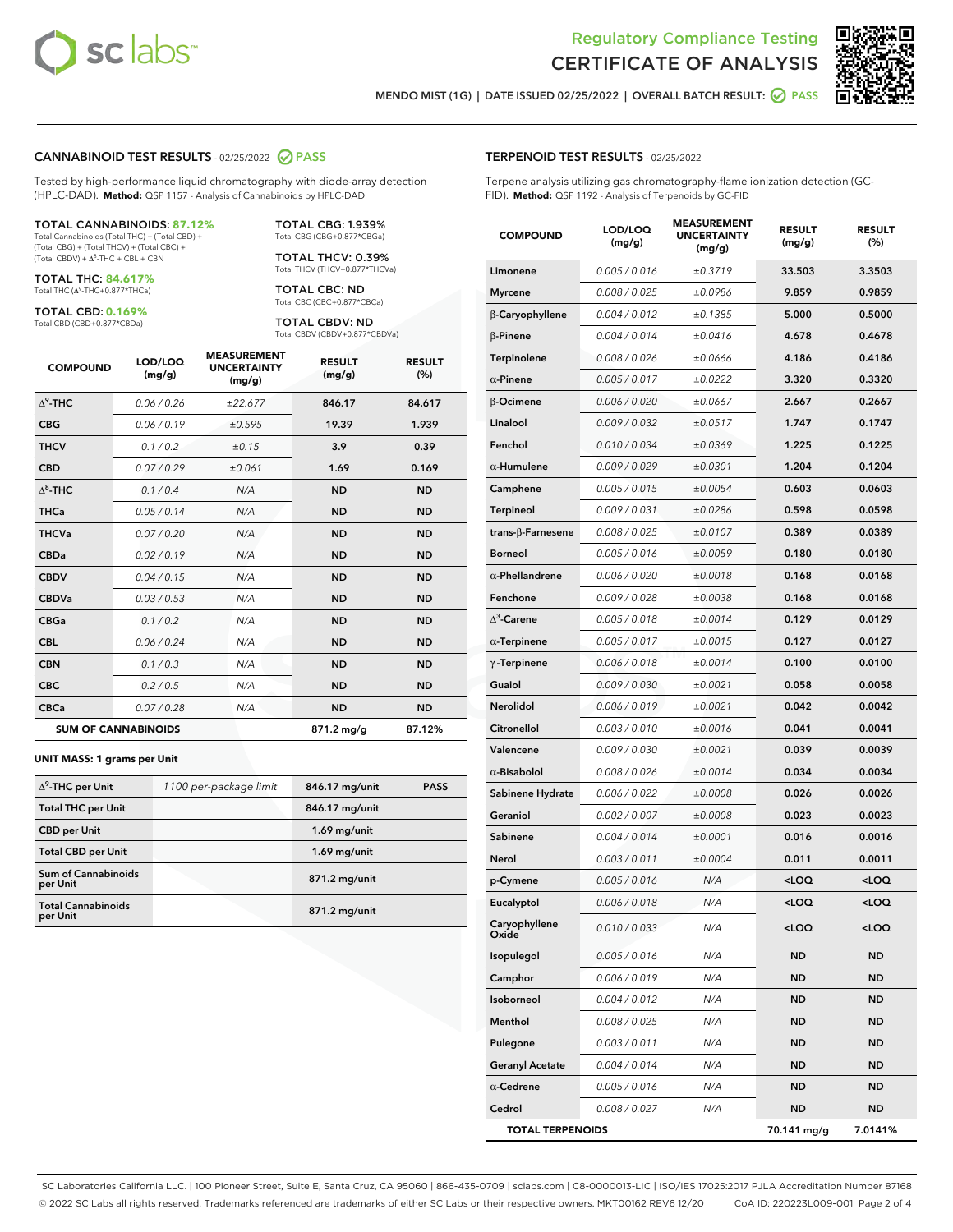



MENDO MIST (1G) | DATE ISSUED 02/25/2022 | OVERALL BATCH RESULT: ◯ PASS

## CATEGORY 1 PESTICIDE TEST RESULTS - 02/25/2022 2 PASS

Pesticide and plant growth regulator analysis utilizing high-performance liquid chromatography-mass spectrometry (HPLC-MS) or gas chromatography-mass spectrometry (GC-MS). \*GC-MS utilized where indicated. **Method:** QSP 1212 - Analysis of Pesticides and Mycotoxins by LC-MS or QSP 1213 - Analysis of Pesticides by GC-MS

| 0.03 / 0.08<br>Aldicarb<br>$\ge$ LOD<br><b>ND</b><br><b>PASS</b><br>N/A<br>Carbofuran<br>0.02 / 0.05<br>$\ge$ LOD<br>N/A<br><b>ND</b><br><b>PASS</b><br>Chlordane*<br>0.03 / 0.08<br>N/A<br><b>ND</b><br><b>PASS</b><br>$\ge$ LOD<br>Chlorfenapyr*<br>0.03/0.10<br>N/A<br><b>ND</b><br><b>PASS</b><br>$\ge$ LOD<br>0.02/0.06<br>$>$ LOD<br>N/A<br><b>ND</b><br><b>PASS</b><br>Chlorpyrifos<br>Coumaphos<br>0.02 / 0.07<br>$\ge$ LOD<br>N/A<br><b>ND</b><br><b>PASS</b><br>Daminozide<br>0.02 / 0.07<br>$\ge$ LOD<br>N/A<br><b>ND</b><br><b>PASS</b><br><b>Dichlorvos</b><br>0.03/0.09<br>N/A<br><b>ND</b><br><b>PASS</b><br>$\ge$ LOD<br>(DDVP)<br><b>Dimethoate</b><br>0.03 / 0.08<br>N/A<br><b>ND</b><br><b>PASS</b><br>$\ge$ LOD<br>0.03/0.10<br><b>ND</b><br><b>PASS</b><br>Ethoprophos<br>$\ge$ LOD<br>N/A<br>0.02 / 0.06<br><b>PASS</b><br>Etofenprox<br>$\ge$ LOD<br>N/A<br><b>ND</b><br>0.03/0.08<br>N/A<br><b>ND</b><br><b>PASS</b><br>Fenoxycarb<br>$>$ LOD<br>0.03 / 0.08<br><b>ND</b><br>Fipronil<br>$\ge$ LOD<br>N/A<br><b>PASS</b><br>Imazalil<br>0.02 / 0.06<br>N/A<br><b>ND</b><br>$\ge$ LOD<br><b>PASS</b><br><b>Methiocarb</b><br>0.02 / 0.07<br>$\ge$ LOD<br>N/A<br><b>ND</b><br><b>PASS</b><br>N/A<br><b>ND</b><br><b>PASS</b><br>Parathion-methyl<br>0.03/0.10<br>$\ge$ LOD<br>0.03/0.09<br>N/A<br>$\ge$ LOD<br><b>ND</b><br><b>PASS</b><br><b>Mevinphos</b><br>Paclobutrazol<br>0.02 / 0.05<br>N/A<br><b>ND</b><br><b>PASS</b><br>$\ge$ LOD<br>0.03/0.09<br>N/A<br><b>ND</b><br>$\ge$ LOD<br><b>PASS</b><br>Propoxur<br>0.03 / 0.08<br>N/A<br><b>ND</b><br><b>PASS</b><br>Spiroxamine<br>$>$ LOD<br>0.03/0.10<br><b>ND</b><br><b>PASS</b><br>Thiacloprid<br>$\ge$ LOD<br>N/A | <b>COMPOUND</b> | LOD/LOQ<br>$(\mu g/g)$ | <b>ACTION</b><br><b>LIMIT</b><br>$(\mu g/g)$ | <b>MEASUREMENT</b><br><b>UNCERTAINTY</b><br>$(\mu g/g)$ | <b>RESULT</b><br>$(\mu g/g)$ | <b>RESULT</b> |
|----------------------------------------------------------------------------------------------------------------------------------------------------------------------------------------------------------------------------------------------------------------------------------------------------------------------------------------------------------------------------------------------------------------------------------------------------------------------------------------------------------------------------------------------------------------------------------------------------------------------------------------------------------------------------------------------------------------------------------------------------------------------------------------------------------------------------------------------------------------------------------------------------------------------------------------------------------------------------------------------------------------------------------------------------------------------------------------------------------------------------------------------------------------------------------------------------------------------------------------------------------------------------------------------------------------------------------------------------------------------------------------------------------------------------------------------------------------------------------------------------------------------------------------------------------------------------------------------------------------------------------------------------------------------------------------------------|-----------------|------------------------|----------------------------------------------|---------------------------------------------------------|------------------------------|---------------|
|                                                                                                                                                                                                                                                                                                                                                                                                                                                                                                                                                                                                                                                                                                                                                                                                                                                                                                                                                                                                                                                                                                                                                                                                                                                                                                                                                                                                                                                                                                                                                                                                                                                                                                    |                 |                        |                                              |                                                         |                              |               |
|                                                                                                                                                                                                                                                                                                                                                                                                                                                                                                                                                                                                                                                                                                                                                                                                                                                                                                                                                                                                                                                                                                                                                                                                                                                                                                                                                                                                                                                                                                                                                                                                                                                                                                    |                 |                        |                                              |                                                         |                              |               |
|                                                                                                                                                                                                                                                                                                                                                                                                                                                                                                                                                                                                                                                                                                                                                                                                                                                                                                                                                                                                                                                                                                                                                                                                                                                                                                                                                                                                                                                                                                                                                                                                                                                                                                    |                 |                        |                                              |                                                         |                              |               |
|                                                                                                                                                                                                                                                                                                                                                                                                                                                                                                                                                                                                                                                                                                                                                                                                                                                                                                                                                                                                                                                                                                                                                                                                                                                                                                                                                                                                                                                                                                                                                                                                                                                                                                    |                 |                        |                                              |                                                         |                              |               |
|                                                                                                                                                                                                                                                                                                                                                                                                                                                                                                                                                                                                                                                                                                                                                                                                                                                                                                                                                                                                                                                                                                                                                                                                                                                                                                                                                                                                                                                                                                                                                                                                                                                                                                    |                 |                        |                                              |                                                         |                              |               |
|                                                                                                                                                                                                                                                                                                                                                                                                                                                                                                                                                                                                                                                                                                                                                                                                                                                                                                                                                                                                                                                                                                                                                                                                                                                                                                                                                                                                                                                                                                                                                                                                                                                                                                    |                 |                        |                                              |                                                         |                              |               |
|                                                                                                                                                                                                                                                                                                                                                                                                                                                                                                                                                                                                                                                                                                                                                                                                                                                                                                                                                                                                                                                                                                                                                                                                                                                                                                                                                                                                                                                                                                                                                                                                                                                                                                    |                 |                        |                                              |                                                         |                              |               |
|                                                                                                                                                                                                                                                                                                                                                                                                                                                                                                                                                                                                                                                                                                                                                                                                                                                                                                                                                                                                                                                                                                                                                                                                                                                                                                                                                                                                                                                                                                                                                                                                                                                                                                    |                 |                        |                                              |                                                         |                              |               |
|                                                                                                                                                                                                                                                                                                                                                                                                                                                                                                                                                                                                                                                                                                                                                                                                                                                                                                                                                                                                                                                                                                                                                                                                                                                                                                                                                                                                                                                                                                                                                                                                                                                                                                    |                 |                        |                                              |                                                         |                              |               |
|                                                                                                                                                                                                                                                                                                                                                                                                                                                                                                                                                                                                                                                                                                                                                                                                                                                                                                                                                                                                                                                                                                                                                                                                                                                                                                                                                                                                                                                                                                                                                                                                                                                                                                    |                 |                        |                                              |                                                         |                              |               |
|                                                                                                                                                                                                                                                                                                                                                                                                                                                                                                                                                                                                                                                                                                                                                                                                                                                                                                                                                                                                                                                                                                                                                                                                                                                                                                                                                                                                                                                                                                                                                                                                                                                                                                    |                 |                        |                                              |                                                         |                              |               |
|                                                                                                                                                                                                                                                                                                                                                                                                                                                                                                                                                                                                                                                                                                                                                                                                                                                                                                                                                                                                                                                                                                                                                                                                                                                                                                                                                                                                                                                                                                                                                                                                                                                                                                    |                 |                        |                                              |                                                         |                              |               |
|                                                                                                                                                                                                                                                                                                                                                                                                                                                                                                                                                                                                                                                                                                                                                                                                                                                                                                                                                                                                                                                                                                                                                                                                                                                                                                                                                                                                                                                                                                                                                                                                                                                                                                    |                 |                        |                                              |                                                         |                              |               |
|                                                                                                                                                                                                                                                                                                                                                                                                                                                                                                                                                                                                                                                                                                                                                                                                                                                                                                                                                                                                                                                                                                                                                                                                                                                                                                                                                                                                                                                                                                                                                                                                                                                                                                    |                 |                        |                                              |                                                         |                              |               |
|                                                                                                                                                                                                                                                                                                                                                                                                                                                                                                                                                                                                                                                                                                                                                                                                                                                                                                                                                                                                                                                                                                                                                                                                                                                                                                                                                                                                                                                                                                                                                                                                                                                                                                    |                 |                        |                                              |                                                         |                              |               |
|                                                                                                                                                                                                                                                                                                                                                                                                                                                                                                                                                                                                                                                                                                                                                                                                                                                                                                                                                                                                                                                                                                                                                                                                                                                                                                                                                                                                                                                                                                                                                                                                                                                                                                    |                 |                        |                                              |                                                         |                              |               |
|                                                                                                                                                                                                                                                                                                                                                                                                                                                                                                                                                                                                                                                                                                                                                                                                                                                                                                                                                                                                                                                                                                                                                                                                                                                                                                                                                                                                                                                                                                                                                                                                                                                                                                    |                 |                        |                                              |                                                         |                              |               |
|                                                                                                                                                                                                                                                                                                                                                                                                                                                                                                                                                                                                                                                                                                                                                                                                                                                                                                                                                                                                                                                                                                                                                                                                                                                                                                                                                                                                                                                                                                                                                                                                                                                                                                    |                 |                        |                                              |                                                         |                              |               |
|                                                                                                                                                                                                                                                                                                                                                                                                                                                                                                                                                                                                                                                                                                                                                                                                                                                                                                                                                                                                                                                                                                                                                                                                                                                                                                                                                                                                                                                                                                                                                                                                                                                                                                    |                 |                        |                                              |                                                         |                              |               |
|                                                                                                                                                                                                                                                                                                                                                                                                                                                                                                                                                                                                                                                                                                                                                                                                                                                                                                                                                                                                                                                                                                                                                                                                                                                                                                                                                                                                                                                                                                                                                                                                                                                                                                    |                 |                        |                                              |                                                         |                              |               |
|                                                                                                                                                                                                                                                                                                                                                                                                                                                                                                                                                                                                                                                                                                                                                                                                                                                                                                                                                                                                                                                                                                                                                                                                                                                                                                                                                                                                                                                                                                                                                                                                                                                                                                    |                 |                        |                                              |                                                         |                              |               |

## CATEGORY 2 PESTICIDE TEST RESULTS - 02/25/2022 2 PASS

| <b>COMPOUND</b>          | LOD/LOO<br>$(\mu g/g)$ | <b>ACTION</b><br><b>LIMIT</b><br>$(\mu g/g)$ | <b>MEASUREMENT</b><br><b>UNCERTAINTY</b><br>$(\mu g/g)$ | <b>RESULT</b><br>$(\mu g/g)$ | <b>RESULT</b> |
|--------------------------|------------------------|----------------------------------------------|---------------------------------------------------------|------------------------------|---------------|
| Abamectin                | 0.03/0.10              | 0.1                                          | N/A                                                     | <b>ND</b>                    | <b>PASS</b>   |
| Acephate                 | 0.02/0.07              | 0.1                                          | N/A                                                     | <b>ND</b>                    | <b>PASS</b>   |
| Acequinocyl              | 0.02/0.07              | 0.1                                          | N/A                                                     | <b>ND</b>                    | <b>PASS</b>   |
| Acetamiprid              | 0.02/0.05              | 0.1                                          | N/A                                                     | <b>ND</b>                    | <b>PASS</b>   |
| Azoxystrobin             | 0.02/0.07              | 0.1                                          | N/A                                                     | <b>ND</b>                    | <b>PASS</b>   |
| <b>Bifenazate</b>        | 0.01/0.04              | 0.1                                          | N/A                                                     | <b>ND</b>                    | <b>PASS</b>   |
| <b>Bifenthrin</b>        | 0.02/0.05              | 3                                            | N/A                                                     | <b>ND</b>                    | <b>PASS</b>   |
| <b>Boscalid</b>          | 0.03/0.09              | 0.1                                          | N/A                                                     | <b>ND</b>                    | <b>PASS</b>   |
| Captan                   | 0.19/0.57              | 0.7                                          | N/A                                                     | <b>ND</b>                    | <b>PASS</b>   |
| Carbaryl                 | 0.02/0.06              | 0.5                                          | N/A                                                     | <b>ND</b>                    | <b>PASS</b>   |
| Chlorantranilip-<br>role | 0.04/0.12              | 10                                           | N/A                                                     | <b>ND</b>                    | <b>PASS</b>   |
| Clofentezine             | 0.03/0.09              | 0.1                                          | N/A                                                     | <b>ND</b>                    | <b>PASS</b>   |

## CATEGORY 2 PESTICIDE TEST RESULTS - 02/25/2022 continued

| <b>COMPOUND</b>               | LOD/LOQ<br>(µg/g) | <b>ACTION</b><br><b>LIMIT</b><br>(µg/g) | <b>MEASUREMENT</b><br><b>UNCERTAINTY</b><br>$(\mu g/g)$ | <b>RESULT</b><br>(µg/g) | <b>RESULT</b> |
|-------------------------------|-------------------|-----------------------------------------|---------------------------------------------------------|-------------------------|---------------|
| Cyfluthrin                    | 0.12 / 0.38       | $\overline{c}$                          | N/A                                                     | <b>ND</b>               | <b>PASS</b>   |
| Cypermethrin                  | 0.11 / 0.32       | $\mathcal{I}$                           | N/A                                                     | <b>ND</b>               | <b>PASS</b>   |
| <b>Diazinon</b>               | 0.02 / 0.05       | 0.1                                     | N/A                                                     | <b>ND</b>               | <b>PASS</b>   |
| Dimethomorph                  | 0.03 / 0.09       | $\overline{2}$                          | N/A                                                     | <b>ND</b>               | <b>PASS</b>   |
| Etoxazole                     | 0.02 / 0.06       | 0.1                                     | N/A                                                     | ND                      | PASS          |
| Fenhexamid                    | 0.03 / 0.09       | 0.1                                     | N/A                                                     | <b>ND</b>               | <b>PASS</b>   |
| Fenpyroximate                 | 0.02 / 0.06       | 0.1                                     | N/A                                                     | <b>ND</b>               | <b>PASS</b>   |
| Flonicamid                    | 0.03 / 0.10       | 0.1                                     | N/A                                                     | <b>ND</b>               | <b>PASS</b>   |
| Fludioxonil                   | 0.03 / 0.10       | 0.1                                     | N/A                                                     | <b>ND</b>               | <b>PASS</b>   |
| Hexythiazox                   | 0.02 / 0.07       | 0.1                                     | N/A                                                     | ND                      | <b>PASS</b>   |
| Imidacloprid                  | 0.04 / 0.11       | 5                                       | N/A                                                     | <b>ND</b>               | <b>PASS</b>   |
| Kresoxim-methyl               | 0.02 / 0.07       | 0.1                                     | N/A                                                     | <b>ND</b>               | <b>PASS</b>   |
| Malathion                     | 0.03 / 0.09       | 0.5                                     | N/A                                                     | <b>ND</b>               | <b>PASS</b>   |
| Metalaxyl                     | 0.02 / 0.07       | $\overline{c}$                          | N/A                                                     | <b>ND</b>               | PASS          |
| Methomyl                      | 0.03 / 0.10       | $\mathcal{I}$                           | N/A                                                     | ND                      | PASS          |
| Myclobutanil                  | 0.03 / 0.09       | 0.1                                     | N/A                                                     | <b>ND</b>               | <b>PASS</b>   |
| Naled                         | 0.02 / 0.07       | 0.1                                     | N/A                                                     | ND                      | <b>PASS</b>   |
| Oxamyl                        | 0.04 / 0.11       | 0.5                                     | N/A                                                     | ND                      | <b>PASS</b>   |
| Pentachloronitro-<br>benzene* | 0.03 / 0.09       | 0.1                                     | N/A                                                     | ND                      | <b>PASS</b>   |
| Permethrin                    | 0.04/0.12         | 0.5                                     | N/A                                                     | <b>ND</b>               | <b>PASS</b>   |
| Phosmet                       | 0.03 / 0.10       | 0.1                                     | N/A                                                     | <b>ND</b>               | <b>PASS</b>   |
| Piperonyl<br><b>Butoxide</b>  | 0.02 / 0.07       | 3                                       | N/A                                                     | <b>ND</b>               | <b>PASS</b>   |
| Prallethrin                   | 0.03 / 0.08       | 0.1                                     | N/A                                                     | <b>ND</b>               | <b>PASS</b>   |
| Propiconazole                 | 0.02 / 0.07       | 0.1                                     | N/A                                                     | ND                      | <b>PASS</b>   |
| Pyrethrins                    | 0.04 / 0.12       | 0.5                                     | N/A                                                     | <b>ND</b>               | <b>PASS</b>   |
| Pyridaben                     | 0.02 / 0.07       | 0.1                                     | N/A                                                     | <b>ND</b>               | <b>PASS</b>   |
| Spinetoram                    | 0.02 / 0.07       | 0.1                                     | N/A                                                     | <b>ND</b>               | PASS          |
| Spinosad                      | 0.02 / 0.07       | 0.1                                     | N/A                                                     | ND                      | PASS          |
| Spiromesifen                  | 0.02 / 0.05       | 0.1                                     | N/A                                                     | <b>ND</b>               | <b>PASS</b>   |
| Spirotetramat                 | 0.02 / 0.06       | 0.1                                     | N/A                                                     | <b>ND</b>               | <b>PASS</b>   |
| Tebuconazole                  | 0.02 / 0.07       | 0.1                                     | N/A                                                     | ND                      | <b>PASS</b>   |
| Thiamethoxam                  | 0.03 / 0.10       | 5                                       | N/A                                                     | ND                      | <b>PASS</b>   |
| Trifloxystrobin               | 0.03 / 0.08       | 0.1                                     | N/A                                                     | <b>ND</b>               | <b>PASS</b>   |

SC Laboratories California LLC. | 100 Pioneer Street, Suite E, Santa Cruz, CA 95060 | 866-435-0709 | sclabs.com | C8-0000013-LIC | ISO/IES 17025:2017 PJLA Accreditation Number 87168 © 2022 SC Labs all rights reserved. Trademarks referenced are trademarks of either SC Labs or their respective owners. MKT00162 REV6 12/20 CoA ID: 220223L009-001 Page 3 of 4